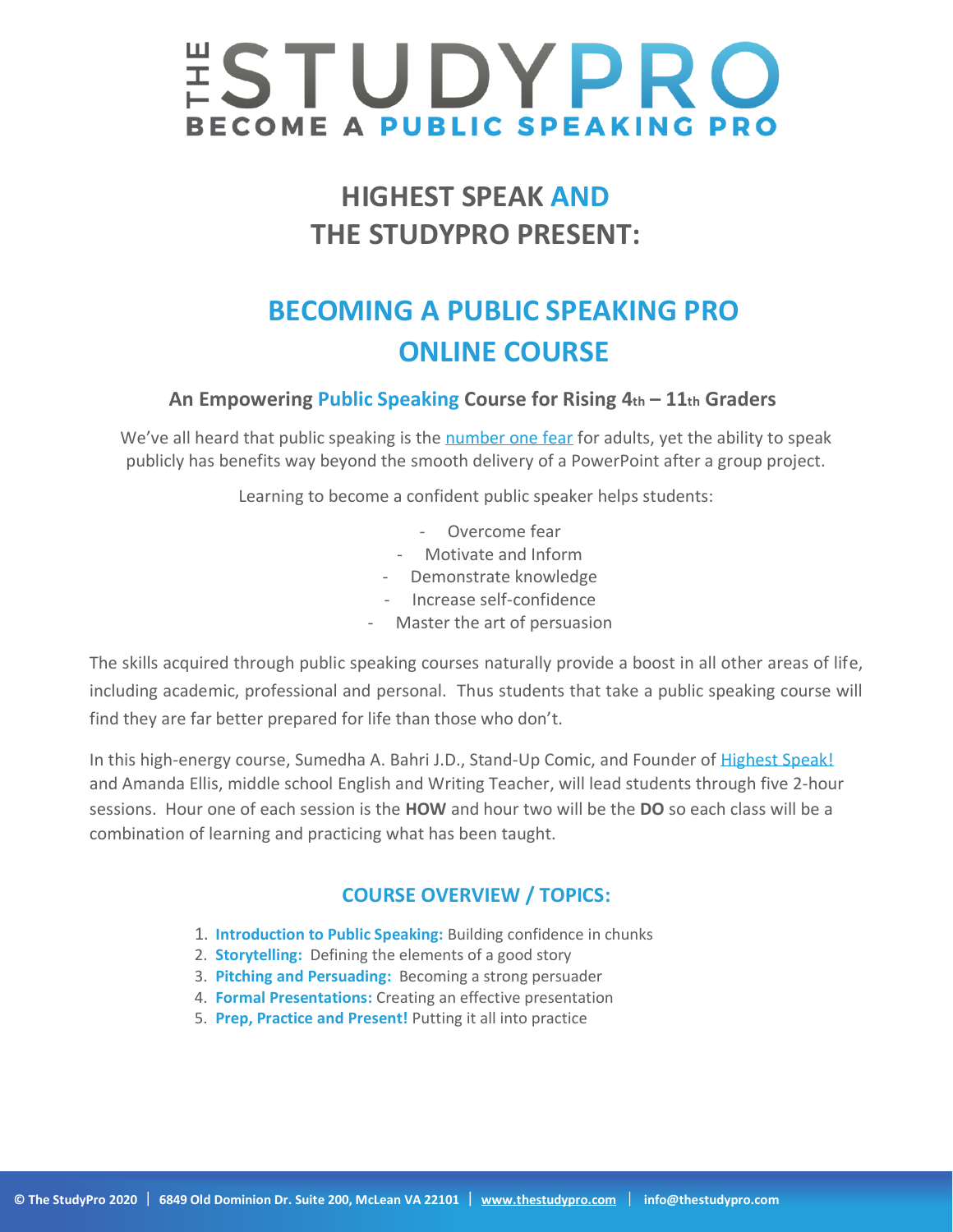# STUDYPRO **BECOME A PUBLIC SPEAKING PRO**

### **COURSE OVERVIEW / DETAILS**

#### **CLASS 1: Introduction to Public Speaking:** Building confidence in chunks

Let's get to know each other! Class 1 will center on building "small successes" from introducing new friends to learning how to make your presentations memorable. We will learn the "LIKE" method (Loudly, Interesting, Killing your "um's and ah's" and Eye contact).

#### **CLASS 2: Storytelling:** Defining the elements of a good story

The goal of storytelling is to be able to structure the "arc" of the story effectively. What's the beginning that will grab attention? How can the middle be the glue? What's an end that will tie it all together? Today we will craft a story about one of our experiences and work to create an emotional connection with the audience and a story that is memorable.

#### **CLASS 3: Pitching and Persuasion:** Becoming a strong persuader

Today we will learn the key elements of pitching and persuading and how to add creativity to the process. Students will pick a favorite topic (movie, sport, book, hobby) and pitch why it is the best thing EVER!

#### **CLASS 4: Formal Presentations:** Creating an effective presentation

We begin to work on our final presentations by learning the elements of a formal presentation. We will learn to use props and poster boards and also how to provide appropriate feedback for other presenters and also self-assess our own presentations.

#### **CLASS 5: Prep, Practice and Present!:** Putting it all into practice

Today is the day we bring it all together, putting the final touches on our presentations, answering questions where we are unclear and practicing one more time before our parents hear about our journey! Hour 2 parents are invited to see the presentations and celebrate our newfound confidence!